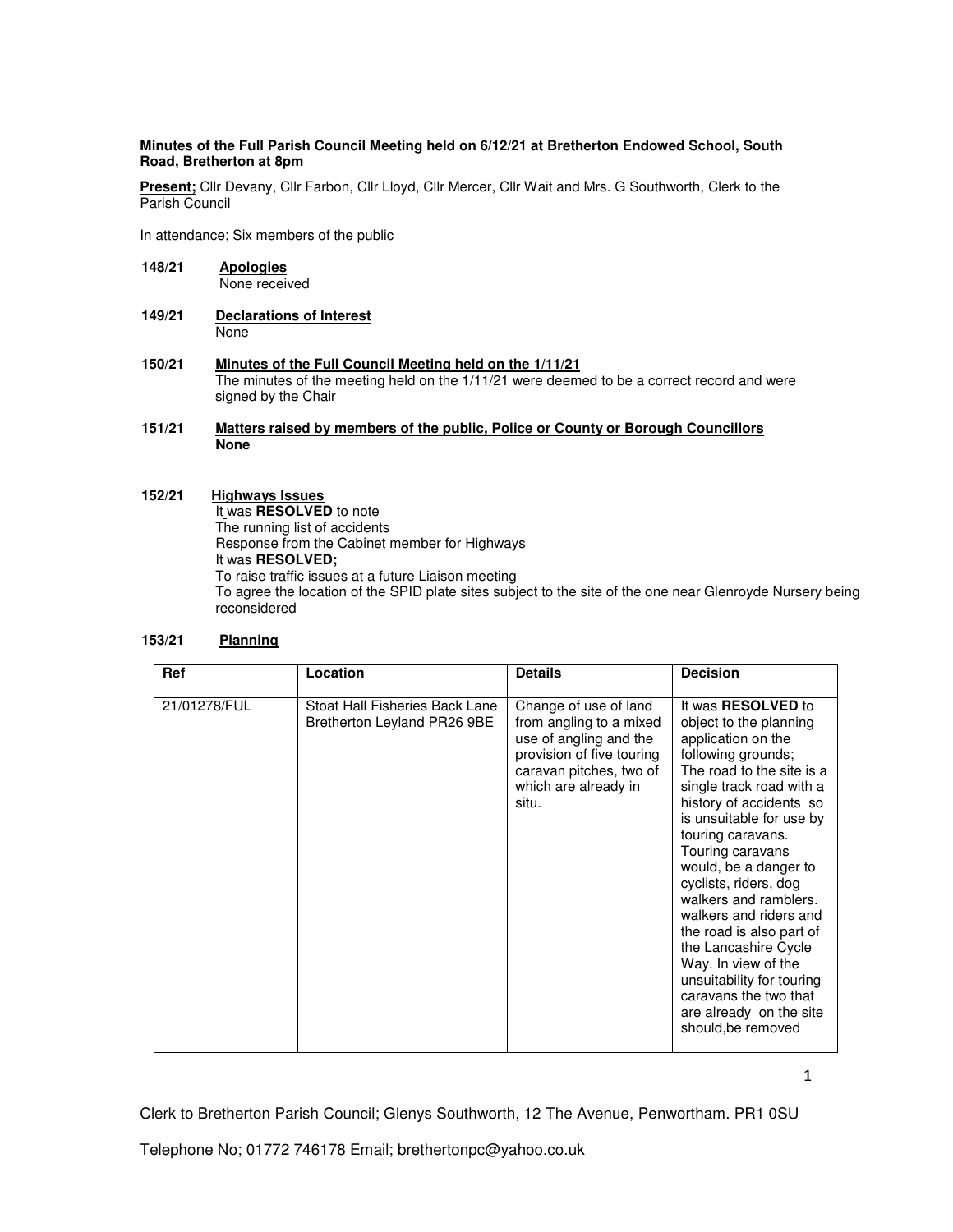| 21/01283/CLPUD<br>Stoat Hall Fisheries Back Lane<br>Bretherton Leyland PR26 9BE | Application for a<br>certificate of lawfulness<br>for a proposed single<br>storey rear extension | It was <b>RESOLVED</b> to<br>object to the planning<br>application on the<br>grounds that work<br>seems to have taken<br>place without planning<br>permission having been<br>obtained |
|---------------------------------------------------------------------------------|--------------------------------------------------------------------------------------------------|---------------------------------------------------------------------------------------------------------------------------------------------------------------------------------------|
|---------------------------------------------------------------------------------|--------------------------------------------------------------------------------------------------|---------------------------------------------------------------------------------------------------------------------------------------------------------------------------------------|

# **154/21 Resignation of Cllr Jackson and Casual Vacancy Procedure**

It was **RESOLVED;** 

To note the resignation of Cllr Jackson and the Casual Vacancy Procedure Send a letter of appreciation to Mr. Jackson

### **155/21 Finance**

## **155/1/21 Payment**

It was **RESOLVED** to pay the following invoices. The invoices having been inspected/authorized by Cllr Mercer and Cllr Lloyd

| Cheque No. | Recipient           | <b>Description</b>                 | Amount |
|------------|---------------------|------------------------------------|--------|
| 1749       | Glenys Southworth   | Nov Salary                         | 184.60 |
| 1750       | Glenys Southworth   | Expenses<br>Nov                    | 67.70  |
| 1751       | Wignalls Landscapes | Grounds Maintenance<br>work in Nov | 361.16 |

### **155/2/21 Monitoring Statement**

It was **RESOLVED** that the monitoring statement for the period to the 30/11/21 be approved and the Chair signed the statement on behalf of the Parish Council

### **156/21 Rural Energy Project**

It was **RESOLVED to** 

Confirm Cllr Devany as Chair of the Working Group Note the latest position and allocation of a grant of £40000 by the County Council

### **157/21 Neighbourhood Plan**

### It was **RESOLVED to;**

Agree the Terms of Reference for the Steering Group. Note the current position

#### **158/21 Format of Meetings**  It was **RESOLVED to;** Amend the format of Parish Council Meetings Use the adjournment of meeting provision, where it would be helpful to discussions

- **159/21 Recording of Parish Council Decisions** It was **RESOLVED** to record the decision made after discussion of an Agenda item
- **160/21 Use of Parish Council Fairy Lights**  It was **RESOLVED** to agree the use of the lights and consider budgeting for new lights in 2022
- **161/21 Consultation on Environmental Permitting Regulations**  It was **RESOLVED** not to respond to the consultation

Clerk to Bretherton Parish Council; Glenys Southworth, 12 The Avenue, Penwortham. PR1 0SU

2